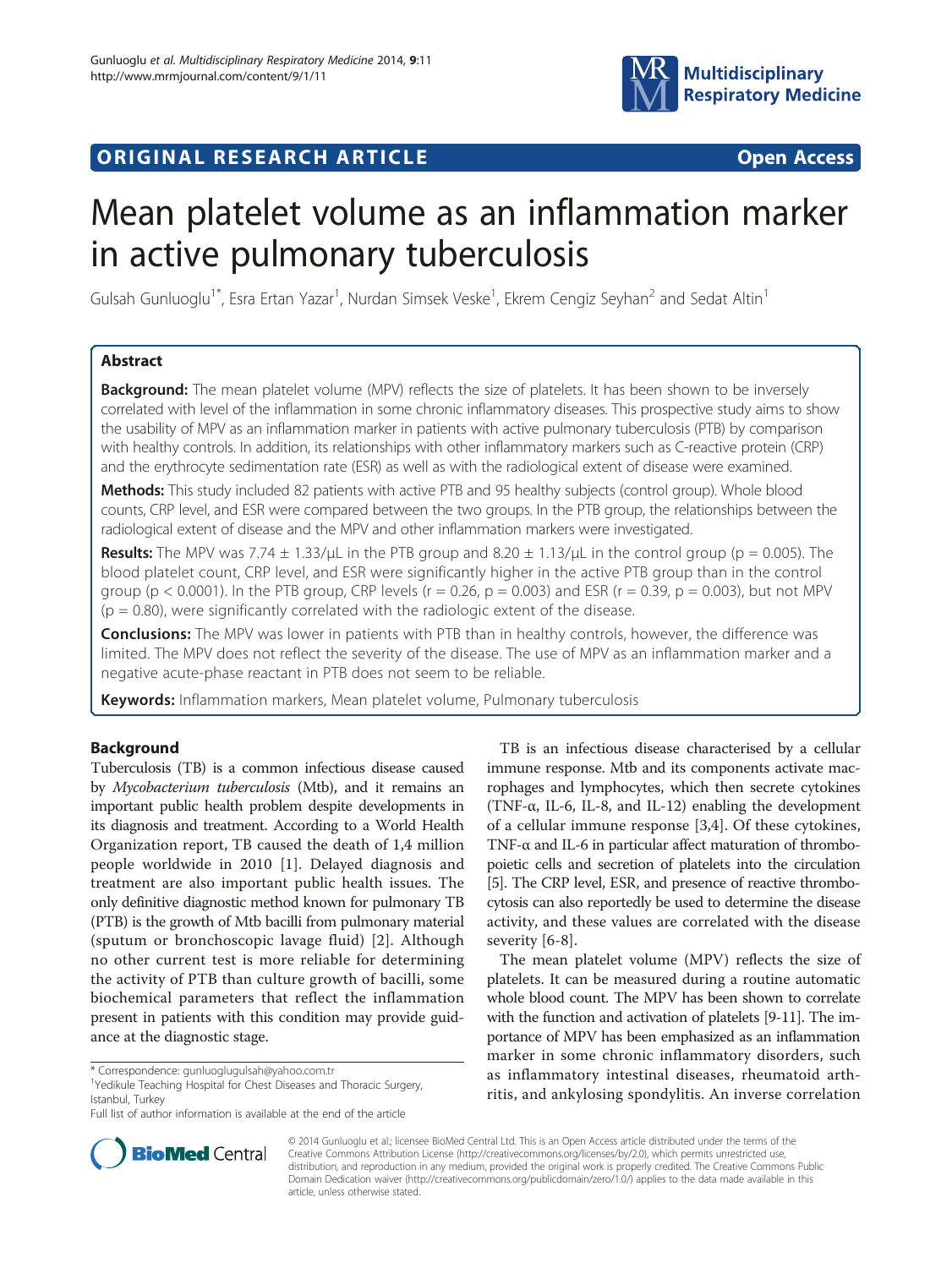between disease activity and MPV has been demonstrated [[12](#page-3-0)-[15\]](#page-3-0).

This study aims to show the usability of the MPV as a readily obtainable negative inflammation marker that can be measured during a routine whole blood count for assessment of disease activity in patients with active PTB by comparison with healthy controls. This study also investigates the relationships between MPV and other inflammatory markers (ESR and CRP level) as well as the radiological extent of the disease.

## Methods

This prospective study was performed in accordance with the principles of the Declaration of Helsinki and approved by the Ethics Committee of Yedikule Chest Diseases and Thoracic Surgery Training and Research Hospital.

Patients who presented to the outpatient clinic of our hospital between June 2013 and September 2013 and were diagnosed with PTB based on clinical symptoms, radiological signs, and examination of sputum smears and cultures for Mtb were included in the study. Healthy subjects who presented to the outpatient clinic for routine examination, and presented no disease and normal lung radiography findings during the examination, were included in the study as control group.

The exclusion criteria were: age  $< 18$  or  $> 60$  years, acute or chronic infection, systemic arterial hypertension, endocrinological disorders, haematological disease, heart failure, hepatic and renal disorders, cancer, and peripheral vascular disease [\[16](#page-3-0)]. None of the enrolled subjects had received anticoagulant medications, nonsteroidal antiinflammatory drugs, or contraceptives.

Detailed histories of all patients and healthy subjects were obtained, and their smoking status were noted. A physical examination of all participants was performed, and weights and heights were measured to calculate their body mass index (BMI). Chest X-rays were also performed. Venous blood was drawn from all participants (pre-treatment samples in patients with PTB). The blood samples were placed in tubes containing EDTA. A whole blood count analysis was carried out within 120 min to assess the MPV ( $\mu$ L) [[17](#page-3-0)]. The Cell-Dyn 3700 haematologyanalyser (Abbott Laboratories) was used for this analysis. The values obtained at the end of the analysis were recorded. Serum CRP levels (normal, 0–5 mg/L) were measured using an Olympus AU2700 plus analyser (Beckman Coulter, Tokyo, Japan), and the ESR (60 min) was determined using an Eriline AR analyser (Linear Chemicals, Barcelona, Spain).

The disease was categorised according to its radiological extent in patients with PTB based on the criteria by Dlugovitzky et al. [\[18](#page-3-0)]. Accordingly, the extent was classified as mild disease (single-lobe involvement and no visible cavities or pleural involvement), moderate disease

(unilateral involvement of two or more lobes with a solitary cavity, or mild extent plus pleural involvement or effusion), or severe disease (bilateral involvement and multiple cavities, or moderate extent plus pleural involvement or effusion).

The blood platelet counts, MPVs, serum CRP levels, and ESRs in the patient and healthy groups were compared. In addition, the relationship between the radiological extent of disease and inflammation markers were assessed in the patient group.

#### **Statistics**

The data were entered into the SPSS analysis software. A chi-square test was used to compare frequencies, and Student's t-test was used to compare averages. Pearson's correlation test was used to show correlations between continuous variables, and Spearman's correlation test was used for correlation analyses involving non-parametric variables.

## Results

The study group comprised 82 patients with active PTB and 95 healthy subjects. The participants'age, sex, smoking habits, and BMI are shown in Table 1. The mean age, sex distribution, and number of individuals with smoking habits showed no statistically significant differences between the two groups. The BMI was lower in patients with active PTB than in the healthy controls, and the difference was statistically significant. No significant correlation was found between MPV and BMI ( $p = 0.103$ ). The MPV was significantly lower in the active PTB group than in the control group ( $p = 0.005$ ).

The levels of the other investigated inflammatory markers also differed between the two groups (Table [2\)](#page-2-0).

The correlation between MPV and platelet count was analysed. In patients with PTB, there was an inverse relationship between these parameters, but it was not statistically significant ( $p = 0.8$ ). In the healthy control group, on the other hand, there was a moderate  $(r = 0.25)$ and statistically significant  $(p = 0.015)$  inverse correlation between MPV and platelet count.

No significant relationship was found between the radiological extent of disease and the platelet count in patients with PTB ( $p = 0.24$ ). Also, no correlation was found between the MPV and radiological extent of disease

Table 1 Comparison of age, sex, smoking habit and BMI values of healthy subjects and tuberculosis patients

|                         | Healthy<br>subjects | <b>Tuberculosis</b><br>patients | P value  |
|-------------------------|---------------------|---------------------------------|----------|
| Gender, n (male/female) | 65/30               | 54/28                           | >0.05    |
| Age (median±SD)         | $36+996$            | $26.5 + 1.16$                   | 0.05     |
| Smokers n (%)           | 39 (41.1%)          | 44 (53.7%)                      | >0.05    |
| BMI (median±SD)         | $74 + 3.5$          | $20.6 + 2.8$                    | < 0.0001 |

BMI; Body mass index, SD; standard deviation.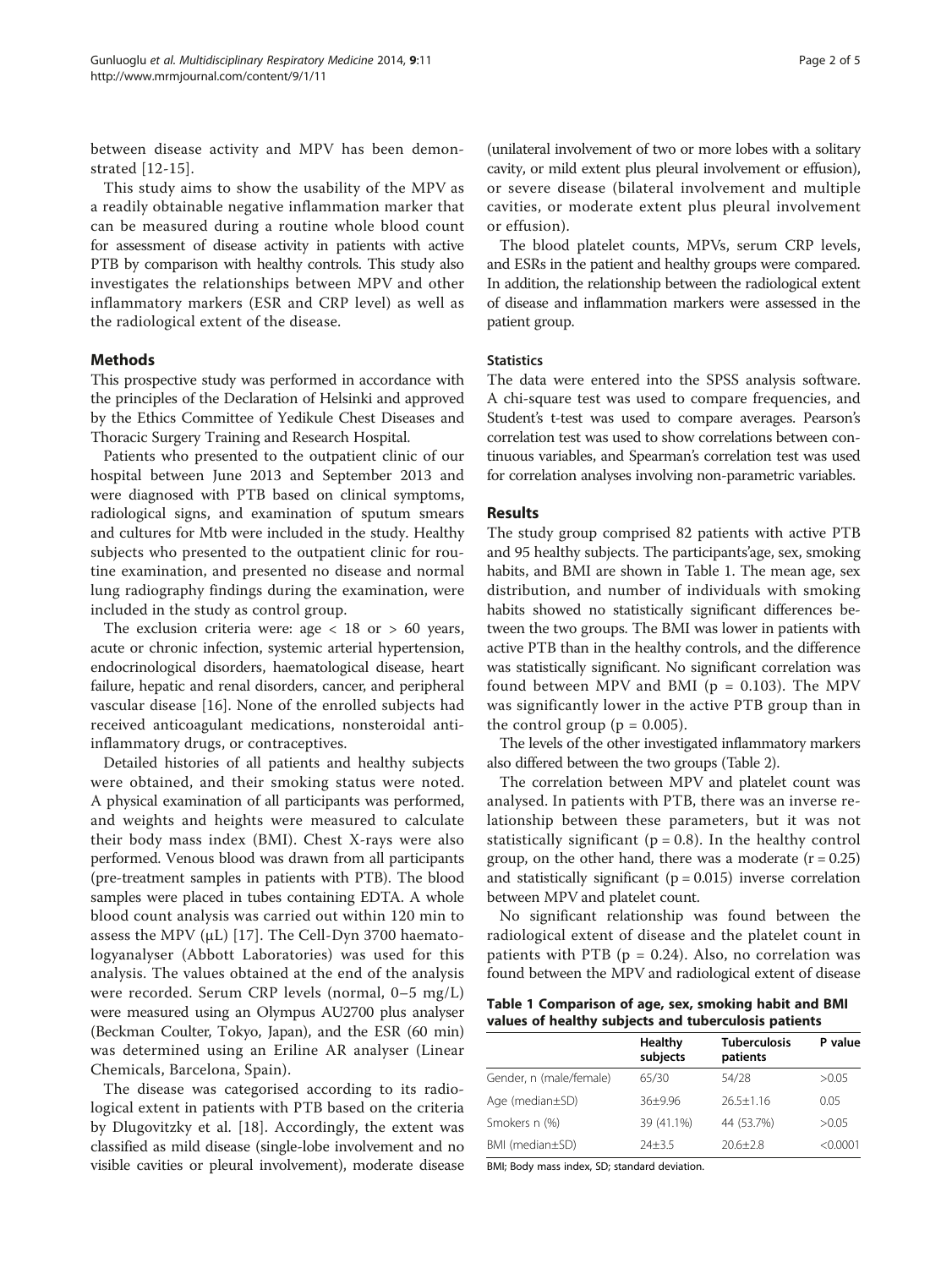<span id="page-2-0"></span>Table 2 Comparison of level of MPV and the other inflammatory markers in the healthy subjects and tuberculosis patients groups

|                                    |               | Healthy subjects Tuberculosis patients P value |          |
|------------------------------------|---------------|------------------------------------------------|----------|
| MPV (mean $\pm$ SD) 8.2 $\pm$ 1.13 |               | $7.74 + 1.33$                                  | 0.005    |
| $PLT$ (mean $\pm$ SD)              | 269±70.50     | $404+146.70$                                   | < 0.0001 |
| $CRP$ (mean $\pm SD$ )             | 10.06±12.70   | 64.68+53.82                                    | < 0.0001 |
| $ESR$ (mean $\pm SD$ )             | $2.47 + 3.51$ | 54.47+28.69                                    | < 0.0001 |

MPV; mean platelet volume, PLT; platelet count, CRP; C-reactive protein, ESR; erythrocyte sedimentation rate, SD; standard deviation.

 $(p = 0.80)$ . There was a moderate and significant correlation between platelet count and CRP level  $(r = 0.60, p = 0.0001)$ and ESR ( $r = 0.64$ ,  $p = 0.0001$ ). Additionally, there were significant correlations between the radiological extent of disease and CRP level ( $r = 0.26$ ,  $p = 0.003$ ) and ESR  $(r = 0.39, p = 0.003).$ 

## **Discussion**

Active TB has been associated with an imbalance of the Th1/Th2 cytokine pattern. Effective induction of Th1 immunity is vital in the defence against Mtb. The major cytokines secreted in response to Mtb are IL-2, IFNgamma, IL-6, IL-12, and TNF- $\alpha$  [\[19,20\]](#page-3-0). Animal models have demonstrated the presence of cytokines in TB granulomas. In addition, human studies have shown IL-1 beta, IL-6, and TNF-α, which are secreted from active macrophages in the bronchoalveolar lavage fluid of patients with active TB [[21\]](#page-3-0). Nevertheless, a systemic inflammatory response is known to occur in patients with TB when these cytokines enter the systemic circulation, and as a result the CRP blood level and ESR increase.

Platelets are pulmonary immune cells as shown by their role in the pathogenesis in some pulmonary diseases and their immune cell characteristics [[22](#page-3-0),[23\]](#page-3-0). In patients affected by PTB microthromboses form in vessels around the tuberculous cavities, probably as a defence mechanism [[24](#page-3-0)]. These thromboses prevent the spread of Mtb, thus averting the occurrence of disseminated disease. Reactive thrombocytosis is seen in many chronic inflammatory diseases, including TB [[7,25,26](#page-3-0)]. The increased number of platelets in patients with PTB has also been linked to the disease extent, which supports the above pathological changes [[27,28](#page-3-0)].

The MPV reflects the size of platelets and is a marker used to determine platelet function. The size of platelets in the circulation is associated with the intensity of inflammation [\[16\]](#page-3-0). In some chronic inflammatory disorders, the MPV has been used as an inflammatory marker of disease activity and to monitor the response to anti-inflammatory treatment [\[12,15](#page-3-0),[29](#page-3-0)]. In acute exacerbations of chronic obstructive pulmonary disease, in which the intensity of inflammation also increases, the MPV has been found to be significantly lower while the serum leukocyte count and neutrophil percentage were higher than those during the stable period. It has been suggested that the MPV can be used as a negative acute-phase reactant [\[30\]](#page-3-0). When various cytokines, including IL-6, enter the systemic circulation in patients with TB, systemic symptoms emerge and an acute-phase response occurs [\[4,7](#page-3-0)[,31\]](#page-4-0). In such cases of TB, the lower MPV can be explained by the fact that megakaryopoiesis is affected by the excess production of proinflammatory cytokines and acute-phase reactants which decreases the size of platelets, therefore smaller platelets are released from the bone marrow [[9](#page-3-0)]. Similarly, Baynes et al. [\[25\]](#page-3-0) found the MPV to be low in patients with active PTB and suggested that although thrombopoiesis increased in patients with TB, the platelets' lifetime may have been shortened. Platelets and their indices in active PTB have been addressed in several previous studies [[6,26,27](#page-3-0)[,32\]](#page-4-0). Contrary to our study, Tozkoparan et al. [[6](#page-3-0)] found that the MPV was significantly higher in patients with active TB than in control patients with inactive TB and non-specific pneumonia and decreased with anti-TB treatment. On the other hand, Sahin et al. [\[27\]](#page-3-0) showed that in patients with active TB MPV was identical to that of patients with non-specific pneumonia and healthy subjects. There was no correlation between MPV and radiological extent of TB in a study of Sahin et al. as in our work. However, Tozkoparan et al. found a weak correlation. Disease-specific characteristics and cardiovascular risk factors (diabetes, hypertension, smoking, obesity, etc.) may directly affect the MPV [\[16\]](#page-3-0). This is why participants with risk factors were excluded from the study. In the above mentioned studies there were not enough data about the patients' characteristics that could have affected the MPV. Contradictory results may be related to the characteristics of the studied groups of patients. An association has been established between obesity and high MPV, and a positive correlation has been demonstrated between BMI and MPV [[33,34\]](#page-4-0). As expected, in our study BMIin the PTB patients was lower than in healthy controls but no relationship was found between BMI and MPV ( $p = 0.103$ ).

CRP is an acute-phase reactant secreted from hepatocytes in response to tissue damage or inflammation. It has been shown to increase in proportion to the severity of TB and decrease after treatment [\[35](#page-4-0)]. It has also been linked to mortality [[36](#page-4-0)]. The ESR, another acute-phase reactant, has been found to be high in patients with active PTB and to have a correlation with the radiological extent of disease [[8](#page-3-0)]. Our study also demonstrated that the CRP level and ESR increased significantly in active disease and had a positive correlation with the radiological extent of the disease.

## Conclusions

In conclusion, in our study the MPV, measured automatically during a whole blood count, in patients with active PTB was lower than in healthy controls. However,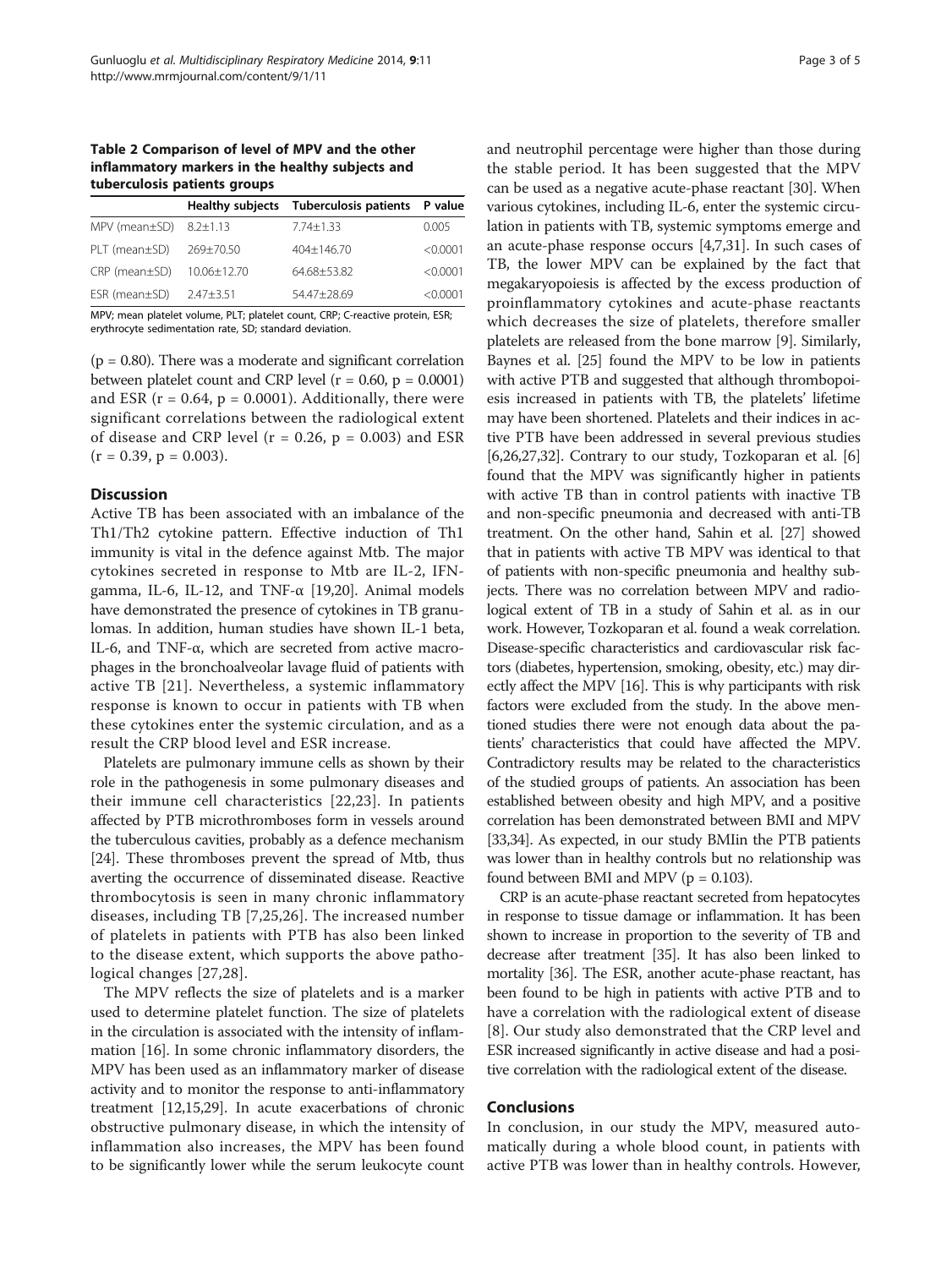<span id="page-3-0"></span>the difference between PTB patients and healthy controls is limited and smaller than the difference between CRP levels or ESRs of patients and those of healthy controls. The MPV had no correlation with thrombocytosis, acutephase reactants or the radiological extent of the disease. Therefore, it does not reflect the disease severity. MPV does not seem to be reliable as an inflammation marker to determine the disease activity in patients with PTB and as a negative acute-phase reactant. Thus, further prospective studies on this issue with the inclusion of larger numbers of patients are mandatory.

## Availability of supporting data

The dataset supporting the results in the submitting manuscript is not available in a publicly-accessible data repository.

#### Competing interests

There is no any financial or other manner support. The authors' declare that they have no competing interests.

#### Authors' contributions

All Authors have been involved in drafting the manuscriptor revising. Each author have given final approvel of the version to be published and agree to be accountable for all aspects of the work.

Dr. GG, have made substantial contributions to conception and design, acquisition of data and writing of manuscript. Dr. EEY; made acquisition and analysis of data. Dr. NŞV, made acquisition of data, contrubutions to conception. Dr. ECS, made design of data, statistical analyzed. Dr. SA, have made substantial contributions to conception and design.

#### Acknowledgements

The authors declare there was no financial or professional support during the preparation of the manuscript.

#### Author details

<sup>1</sup>Yedikule Teaching Hospital for Chest Diseases and Thoracic Surgery, Istanbul, Turkey. <sup>2</sup>Chest Diseases, Medipol University, Istanbul, Turkey.

#### Received: 30 November 2013 Accepted: 27 January 2014 Published: 28 February 2014

#### References

- 1. World Health Organization, Global Tubeculosis Contro: WHO Report 2011, World Health Organization. Geneva, Switzerland: WHO/HTM/TB/2011.16; 2011.
- 2. Özdemir Ö: Tüberkülozdatanıyöntemleri. Türkiye Klinikleri Tıp Bilimleri Dergisi 1994, 14:420–424.
- 3. Poveda F, Camacho J, Arnalich F, Codoceo R, del Arco A, Martínez-Hernández P: Circulating cytokine concentrations in tuberculosis and other chronic bacterial infections. Infection 1999, 27(4–5):272–274.
- 4. Ogawa T, Uchida H, Kusumoto Y, Mori Y, Yamamura Y, Hamada S: Increase in tumor necrosis factor alpha- and interleukin-6-secreting cells in peripheral blood mononuclear cells from subjects infected with Mycobacterium tuberculosis. Infect Immun 1991, 59(9):3021–3025.
- 5. Kaushansky K: The molecular mechanisms that control thrombopoiesis. J Clin Invest 2005, 115(12):3339–3347.
- 6. Tozkoparan E, Deniz O, Ucar E, Bilgic H, Ekiz K: Changes in platelet count and indices in pulmonary tuberculosis. Clin Chem Lab 10-Tozkoparan Med 2007, 45(8):1009–1013.
- Unsal E, Aksaray S, Köksal D, Sipit T: Potential role of interleukin 6 in reactive thrombocytosis and acute phase response in pulmonary tuberculosis. Postgrad Med J 2005, 81(959):604–607.
- Caner SS, Köksal D, Özkara Ş, Berkoğlu M, Aksaray S, Tarhan D: The relation of serum interleukin-2 and C-reactive protein levels with clinical and radiological findings in patients with pulmonary tuberculosis. Tuberk Toraks 2007, 55:238–245.
- 9. Bath PM, Butterworth RJ: Platelet size: measurement, physiology and vascular disease. Blood Coagul Fibrinolysis 1996, 7:157–161.
- 10. Briggs C: Quality counts: new parameters in blood cell counting. Int J Lab Hematol 2009, 31:277–297.
- 11. Sandhaus LM, Meyer P: How useful are CBC and reticulocyte reports to clinicians? Am J Clin Pathol 2002, 118:787–793.
- 12. Kapsoritakis AN, Koukourakis MI, Sfiridaki A, Potamianos SP, Kosmadaki MG, Koutroubakis IE, Kouroumalis EA: Mean platelet volume: a useful marker of inflammatory bowel disease activity. Am J Gastroenterol 2001, 96:776–781.
- 13. Milovanovic M, Nilsson E, Järemo P: Relationships between platelets and inflammatory markers in rheumatoid arthritis. Clin Chim Acta 2004, 343:237–240.
- 14. Yazici S, Yazici M, Erer B, Calik Y, Ozhan H, Ataoglu S: The platelet indices in patients with rheumatoid arthritis: mean platelet volume reflects disease activity. Platelets 2010, 21:122–125.
- 15. Kisacik B, Tufan A, Kalyoncu U, Karadag O, Akdogan A, Ozturk MA, Kiraz S, Ertenli I, Calguneri M: Mean platelet volume (MPV) as an inflammatory marker in ankylosing spondylitis and rheumatoid arthritis. Joint Bone Spine 2008, 75:291–294.
- 16. Gasparyan AY, Ayvazyan L, Mikhailidis DP, Kitas GD: Mean platelet volume: a link between thrombosis and inflammation? Curr Pharm Des 2011, 17:47–58.
- 17. Lancé MD, van Oerle R, Henskens YM, Marcus MA: Do we need time adjusted mean platelet volume measurements? Lab Hematol 2010, 16(3):28–31.
- 18. Dlugovitzky D, Torres-Morales A, Rateni L, Farroni MA, Largacha C, Molteni O, Bottasso O: Circulating profile of Th1 and Th2 cytokines in tuberculosis patients with different degrees of pulmonary involvement. FEMS Immunol Med Microbiol 1997, 18:203.
- 19. Zuñiga J, Torres-García D, Santos-Mendoza T, Rodriguez-Reyna TS, Granados J, Yunis EJ: Cellular and humoral mechanisms involved in the control of tuberculosis. Clin Dev Immunol 2012, 2012:193923.
- 20. Kellar KL, Gehrke J, Weis SE, Mahmutovic-Mayhew A, Davila B, Zajdowicz MJ, Scarborough R, LoBue PA, Lardizabal AA, Daley CL, Reves RR, Bernardo J, Campbell BH, Whitworth WC, Mazurek GH: "Multiple cytokines are released when blood from patients with tuberculosis is stimulated with Mycobacterium tuberculosis antigens. PLoS One 2011, 6(11):e26545. doi:10.1371/journal.pone.0026545.
- 21. Law K, Weiden M, Harkin T, Tchou-Wong K, Chi C, Rom WN: Increased release of interleukin-1 beta, interleukin-6, and tumor necrosis factor-alpha by bronchoalveolar cells lavaged from involved sites in pulmonary tuberculosis. Am J Respir Crit Care Med 1996, 153(2):799–804.
- 22. Herd CM, Page CP: Pulmonary immune cells in health and disease: platelets. Eur Respir J 1994, 7:1145–1160. 2.
- 23. Morley J, Sanjar S, Page CP: The platelet in asthma. Lancet 1984, 2:1142–1144.
- 24. Kuhn C, Askin FB: Lung and mediastinum. In Anderson's Pathology. Edited by Kissane JM. Philadelphia, PA: CV Mosby; 1990:920–1046.
- 25. Baynes RD, Bothwell TH, Flax H, McDonald TP, Atkinson P, Chetty N, Bezwoda WR, Mendelow BV: Reactive thrombocytosis in pulmonary tuberculosis. J Clin Pathol 1987, 40(6):676–679.
- 26. Feng Y, Yin H, Mai G, Mao L, Yue J, Xiao H, Hu Z: Elevated serum levels of CCL17 correlate with increased peripheral blood platelet count in patients with active tuberculosis in China. Clin Vaccine Immunol 2011, 18(4):629–632.
- 27. Sahin F, Yazar E, Yıldız P: Prominent features of platelet count, plateletcrit, mean platelet volume and platelet distribution width in pulmonary tuberculosis. Multidiscip Respir Med 2012, 7(1):12–38. doi:10.1186/2049-6958-7-38.
- 28. Büyükaşik Y, Soylu B, Soylu AR, Ozcebe OI, Canbakan S, Haznedaroğlu IC, Kirazli S, Başer Y, Dündar SV: In vivo platelet and T-lymphocyte activities during pulmonary tuberculosis. Eur Respir J 1998, 12(6):1375-1379.
- 29. Purnak T, Olmez S, Torun S, Efe C, Sayilir A, Ozaslan E, Tenlik I, Kalkan IH, Beyazit Y, Yuksel O: Mean platelet volume is increased in chronic hepatitis C patients with advanced fibrosis. Clin Res Hepatol Gastroenterol 2013, 37(1):41–46.
- 30. Ulasli SS, Ozyurek BA, Yilmaz EB, Ulubay G: Mean platelet volume as an inflammatory marker in acute exacerbation of chronic obstructive pulmonary disease. Pol Arch Med Wewn 2012, 122(6):284–290.